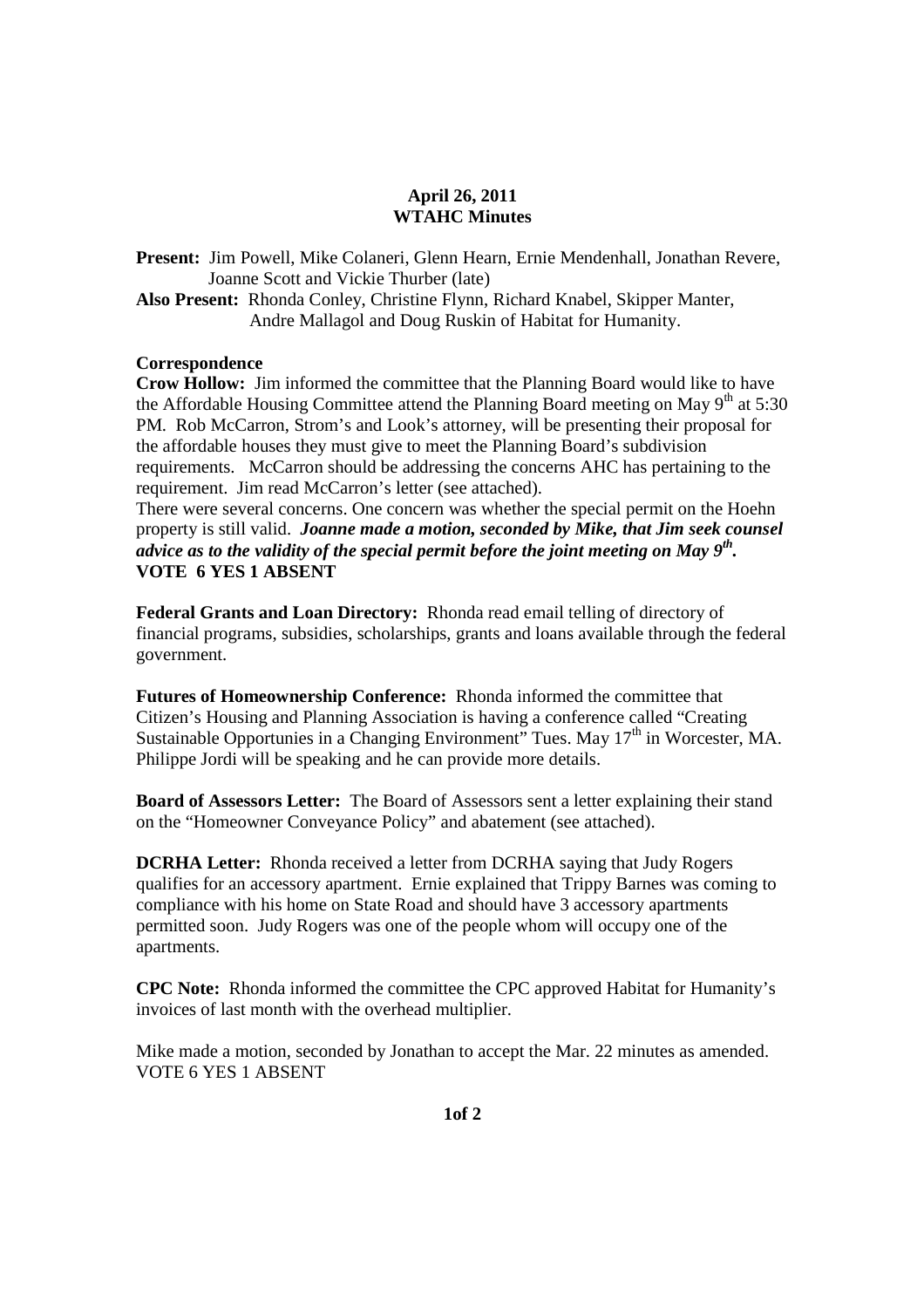#### **Invoices**

**Bailey Park:** There was a short discussion of the overhead multiplier of last invoice from Habitat for Humanity (Habitat). It was agreed it was part of the RFP submitted by Habitat and therefore should be paid. *Mike made a motion, seconded by Jonathan, to pay the overhead multiplier \$1,500.81 part of invoices from 3-22.* 

## **VOTE 6 YES 1 ABSENT**

Glenn informed the committee that Bruce Stone, Town Accountant had paid the full amount with the overhead multiplier of last month's invoices.

## *Mike made a motion, seconded by Joanne, to pay Habitat invoices for Bailey Park Project 1st house of \$1,470.02.* **VOTE 6 YES 1 ABSENT**

AHC recessed for AHTF meeting at 7:20PM and resumed at 7:40 PM.

**Bailey Park Project:** Jim informed the committee that the Dept of Transportation issue has been resolved and the Bank house should be moving soon. Mallagol and Doug Ruskin of Habitat said there is a delay with the mover at present. Ruskin also stated that CPC Funds for the second house have been approved.

**Crow Hollow:** Jim reiterated the joint meeting with the Planning Board on Mon. May 9<sup>th</sup> at 5:30 PM. Jonathan asked that Rhonda re-emial the AHC letter to the Planning Board to the members for study before the meeting. There was a short discussion of the issues the AHC have with the proposal.

**Refinance Policy:** Rhonda read the changes the committee had asked for in the policy (see attached). *Mike made a motion, seconded by Ernie, to accept and implicate the Refinance Policy.* **VOTE 7 YES 0 NO** 

**Conveyance Policy:** Jim received an answer to the question about the MA Gen law from town counsel. Attorney Wansiewicz said there is no law against the policy but in interpretatation of precedent set by DOR. She said the committee can move forward and would be legal. Instead of accruing fees for a written response, Wansiewicz said the previous letter would stand. Mike would like to move forward with a final draft and discuss in detail at the next meeting. Mike requested that after the committee's approval it should move to the selectmen and a public hearing.

Adjourned at 8:25 PM

**There is a joint meeting with the Planning Board Mar. 9, 2011 at 5:30 PM 2nd floor conference rm Town Hall.** 

**The next meeting is Mar 10, 2011 at 7:00 PM 2nd floor conference rm of Town Hall.**

Respectfully submitted by Rhonda Conley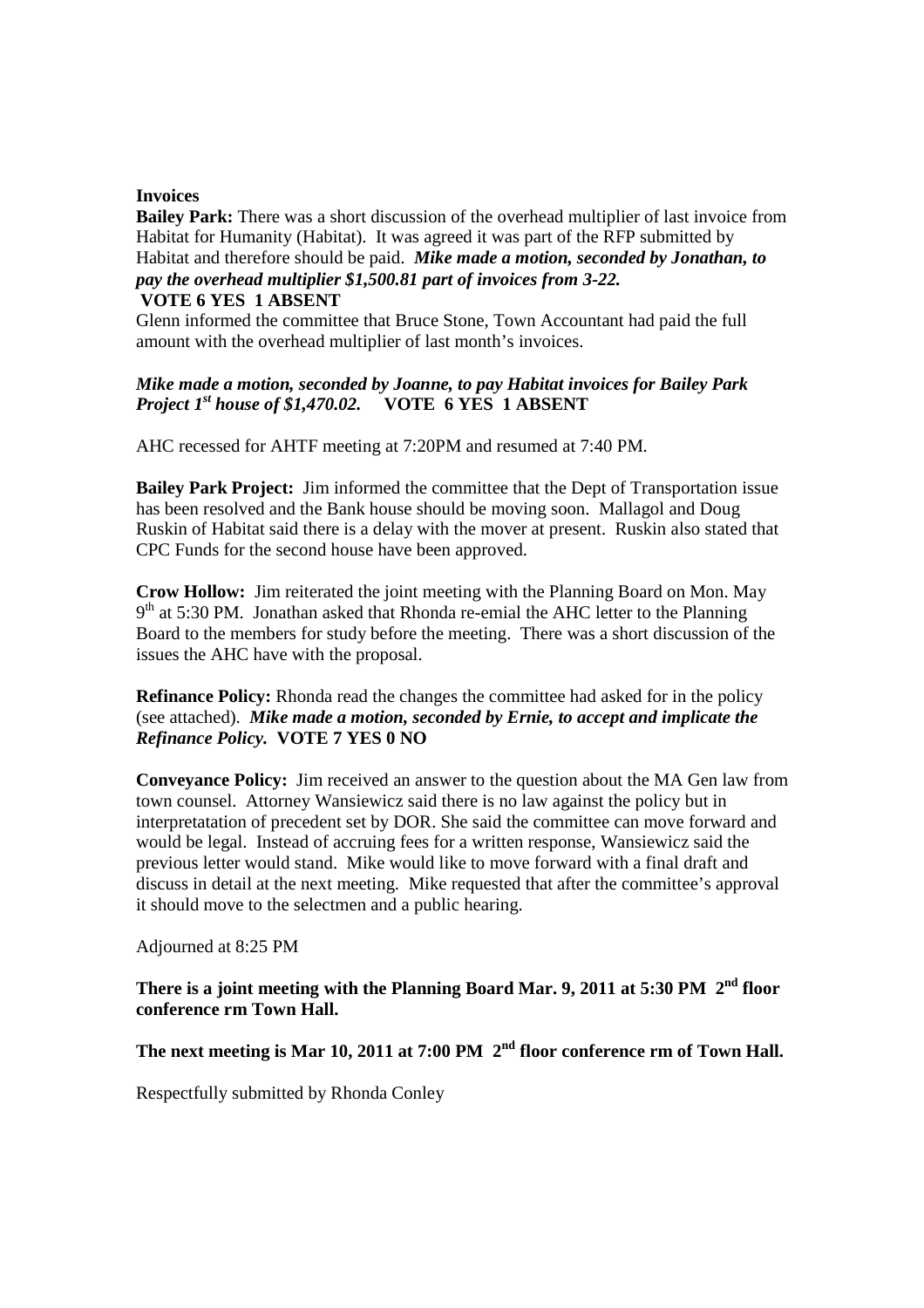#### Attachments

**From:** Robert M. McCarron [rmm@edgartownlaw.com] **Sent:** Tuesday, April 26, 2011 3:01 PM **To:** 'Simone DeSorcy' **Cc:** 'Virginia Jones'; 'susan silva'; 'Leah Smith'; 'Jim Powell'; 'Beatrice Phear'; 'MIKE COLANERI'; 'Rhonda Conley' **Subject:** RE: Joint meeting re. Strom/Look May 9 works for me.

I hadn't planned on presenting anything in writing simply because I see the purpose of the meeting as addressing the concerns raised by the Affordable Housing Committee.

The applicability of the Permit Extension Act was the only condition of the Planning Board's vote to substitute the two affordable lots at the Hoehn Property for the previously required one lot and \$40,000 from the Crow Hollow Property. It is clear that the Permit Extension Act extends the Hoehn Special Permit. I suggest that anybody with doubt that the Permit Extension Act applies to the Hoehn Special Permit, review the "frequently asked questions" section for the Permit Extension Act at the web site for the Massachusetts Executive Office of Housing and Economic Development.

As I see it, Kristian and Samantha have all necessary permits to proceed with development of the Hoehn Property and satisfy from the Hoehn Property the affordable housing obligations arising from the recent division of the Crow Hollow Property. However, it does not seem appropriate to leave hanging the matters raised in the Affordable Housing Committee's letter to be pondered by the affordable lot recipients and their lenders and it is for this purpose that I requested the meeting.

Please contact me in advance of the May 9 meeting if the Board or Committee see this differently.

Rob McCarron

1 of 3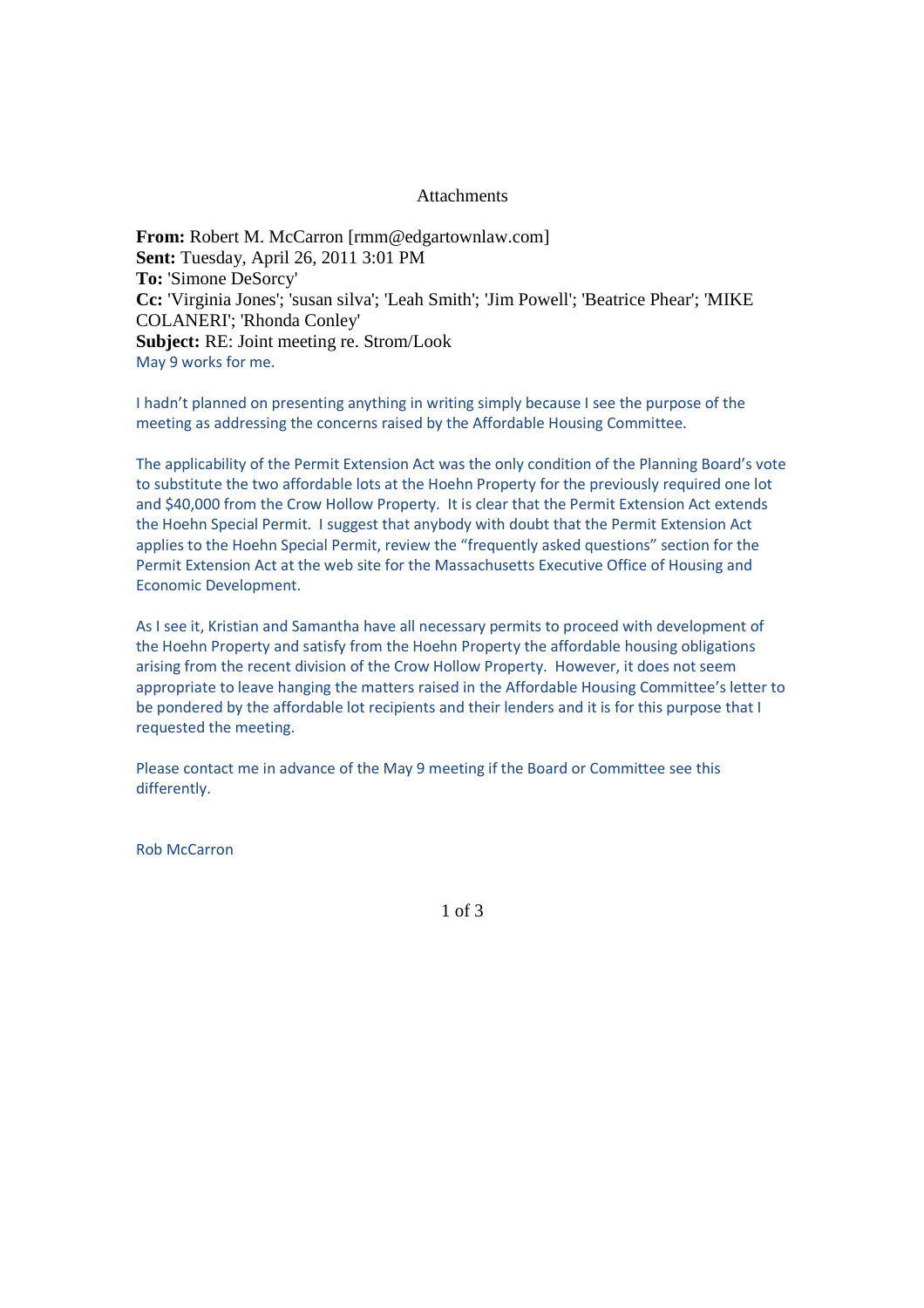

# **Town of West Tisbury**

BOARD OF ASSESSORS P. O. Box 278 West Tisbury, MA 02575-0264 508-696-0101

Richard Knabel, Chair Board of Selectmen

Jim Powell, Chair Affordable Housing Committee

Dear Chairmen,

The Board of Assessors has reviewed the letter from Cynthia Wansiewicz regarding the Towns ability to draft a policy regarding the donation of properties into the affordable housing pool. The Board understands that the Affordable Housing Committee and the Board of Selectmen are in the process of formulating such a policy. The Assessors would appreciate the opportunity to review and offer comment on the policy before it is finalized. The Board would also appreciate that the following information be provided to the owners of such property during the donation process.

"After acceptance by the Affordable Housing Committee and Board of Selectmen of a property into the affordable housing pool, the owner of said property should file an application for abatement with the Assessors office during the appropriate time period for such action. The Board of Assessors will then review the property and its affordable housing documents to determine whether a reduction in its assessment is warranted."

 If you have any questions regarding the above request or if we can be of any assistance to you in this process please do not hesitate to contact me.

Sincerely,

Kristina West

Principal Assessor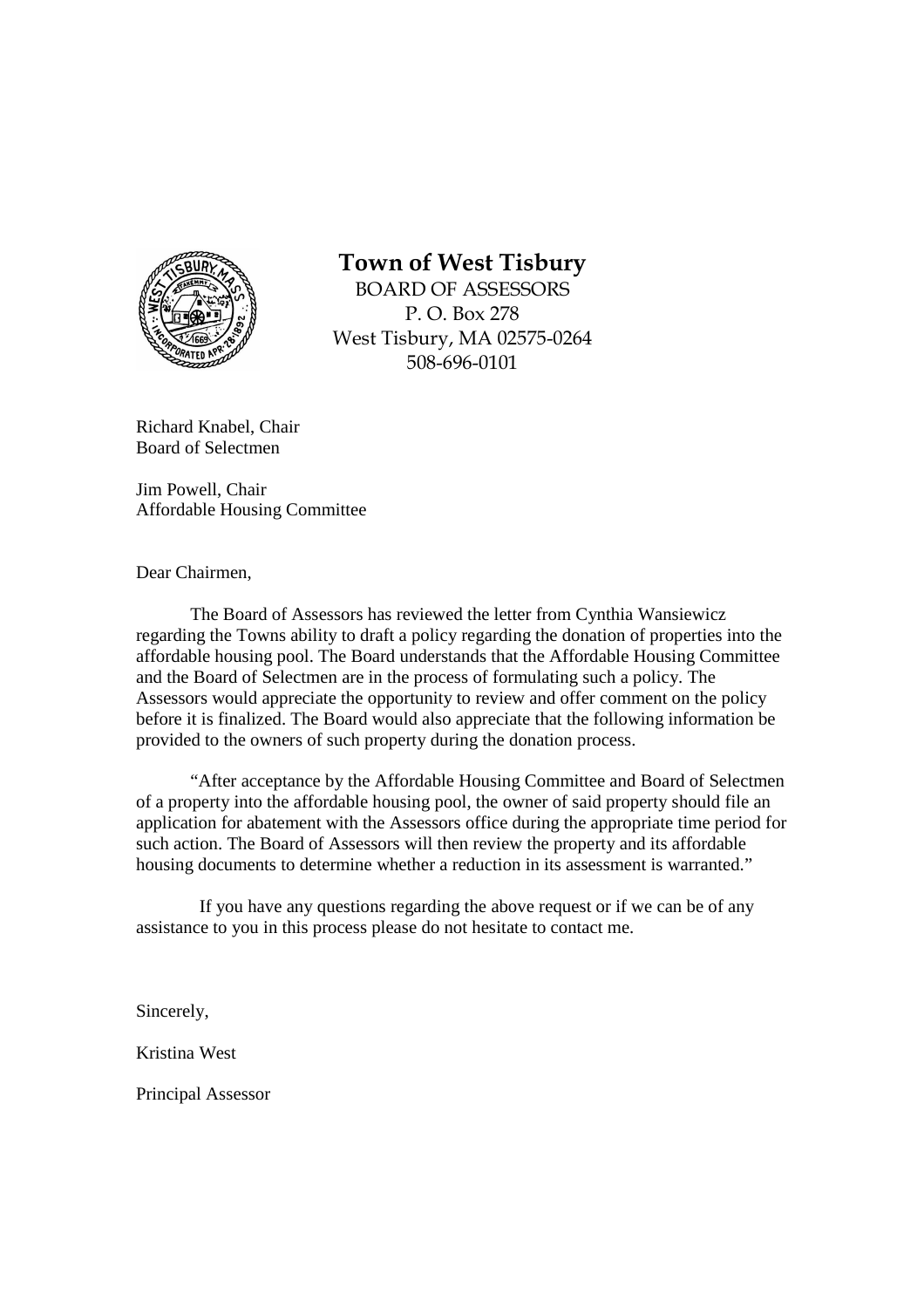## March 22, 2011 *DRAFT for discussion*

**West Tisbury Community Housing Refinance Review Procedure** *Please note: This procedure is intended as a practical assist to owners and does not replace or contravene any particular term or requirement of a West Tisbury Housing Covenant or Deed Rider.* 

- 1. When the Owner of a West Tisbury property under a Housing Covenant or Deed Rider preserving long term affordability wishes to refinance their property, the Owner shall notify the Town Affordable Housing Committee (AHC) and the Dukes County Regional Housing Authority (DCRHA) in writing of the Owner's intention (the Refinance "Notice").
- 2. Upon receipt of the Notice, staff of the AHC and DCRHA shall confer and determine the current Maximum Resale Price of the Property based upon the terms of the existing Covenant or Deed Rider.
- 3. The Owner will be notified of the current Maximum Resale Price by phone followed by mailed confirmation within 7 days of receipt of the Notice by DCRHA.
- 4. At this time, the Owner shall also be supplied by AHC or DCRHA staff with a copy of the current Housing Covenant in use by the Town for review with their lender regarding permissible terms of mortgage.
- 5. The Owner's lender will prepare a Letter of Commitment /Term Sheet and Mortgage (Refinance Papers) to be submitted to the AHC for review for compliance with the terms of the Housing Covenant and AHC Guidelines. Within 21 days of the Owner's submission, the AHC will conclude its review and submit a written decision to the Owner.
- 6. Preparation of closing documents by the Owner's attorney shall include a current Housing Covenant to be submitted for review by Town Counsel and signature by the Board of Selectmen within 21 days of submission.
- 7. The Owner shall direct their attorney to provide copies of the recorded closing documents including the Town's Housing Covenant to the staff of the AHC.
- 8. AHC staff will provide a copy of the recorded Housing Covenant to the DCRHA for reference in future affordability monitoring.

*West Tisbury Affordable Housing Committee, P.O Box 278, West Tisbury MA 02575 Dukes County Regional Housing Authority, P.O. Box 4538, Vineyard Haven MA 02568*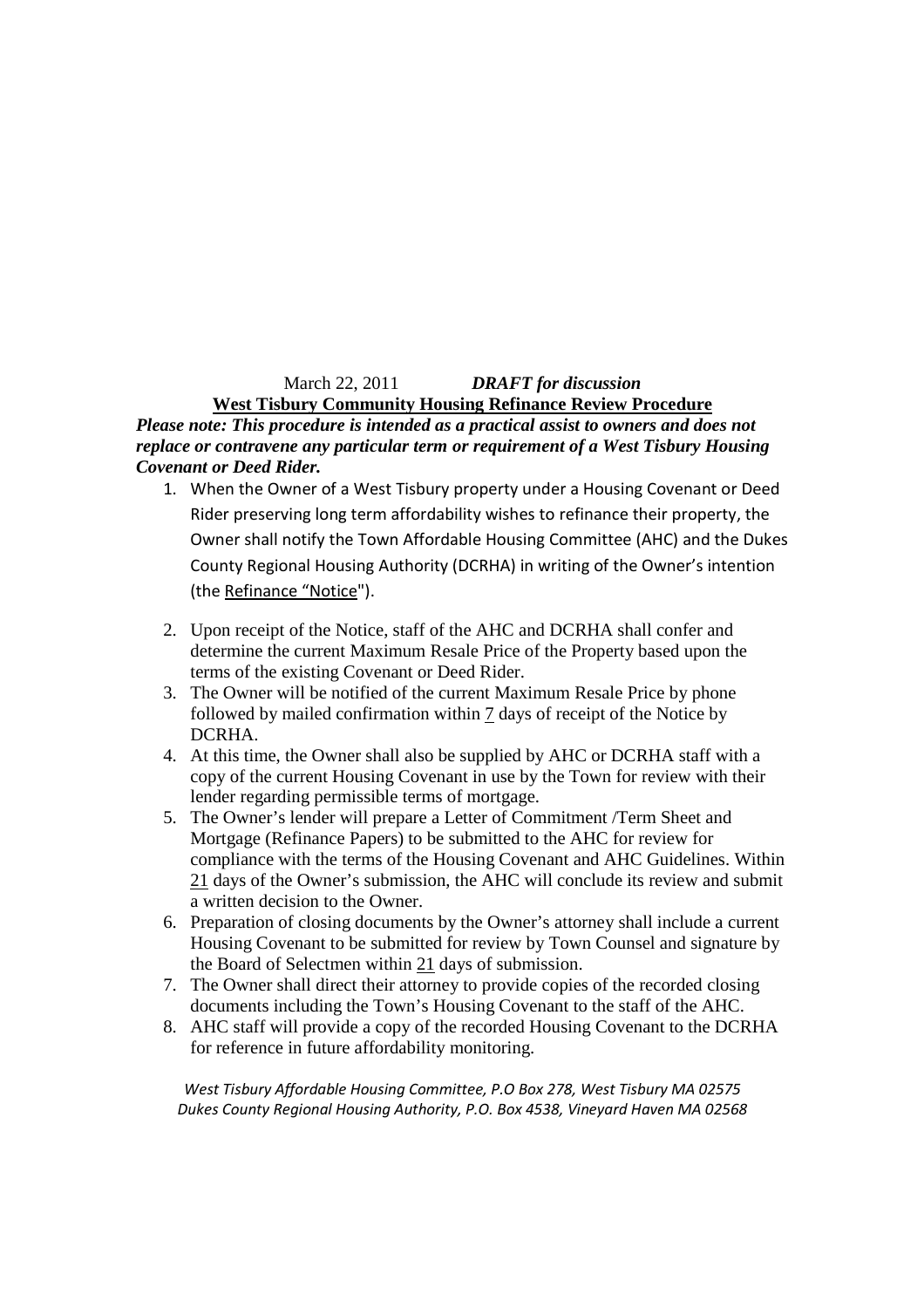

## TOWN OF WEST TISBURY AFFORDABLE HOUSING COMMITTEE P. O. Box 278 West Tisbury MA 02575-0278 508-696-0102 affordhouse@westtisbury-ma.gov

Feb. 25, 2011

West Tisbury Planning Board PO Box 278 West Tisbury, MA 02575

Dear Planning Board:

 In light of the Feb. 7, 2011 proposal presented by Attorney Rob McCarron on behalf of Christian Strom and Samantha Look the West Tisbury Affordable Housing Committee (WTAHC) recommends and requests that the West Tisbury Planning Board rescind their previous vote in favor of the proposal. WTAHC would like to have further discussions with the Planning Board on this proposal. When WTAHC endorsed the thought of two lots, the WTAHC did not realize the applicants were talking about condominium (encumbered) lots.

The proposal needs to be more specific with further information and details on these issues:

- 1. The WTAHC would like the proposal to be for two separate lots instead of condominium lots.<br>2. The present well is unacceptable and must be moved.
- The present well is unacceptable and must be moved.
- 3. All utilities should be to the properties.
- 4. The fire hydrants issue must be dealt with in a satisfactory way.
- 5. The legal fees, title search, purchase and sale agreement, etc. are not addressed and should be stated the special permitted applicant will pay them.
- 6. The special permit has expired for the lots in question. The interpretation of WTAHC is that the state regulation recently passed does not cover the special permit now in affect on the property. There was never any building permits issued for said property therefore does not meet the state requirements.
- 7. The lots need to be protected in perpetuity with a covenant approved by the WTAHC. The WTAHC would also wish to have a \$1.00 mortgage (as other affordable homes have) held by the town.
- 8. The WTAHC would like to see and pre-approve the proposal to be assured that the applicant has met all the requirements and conditions of the affordable housing regulations.